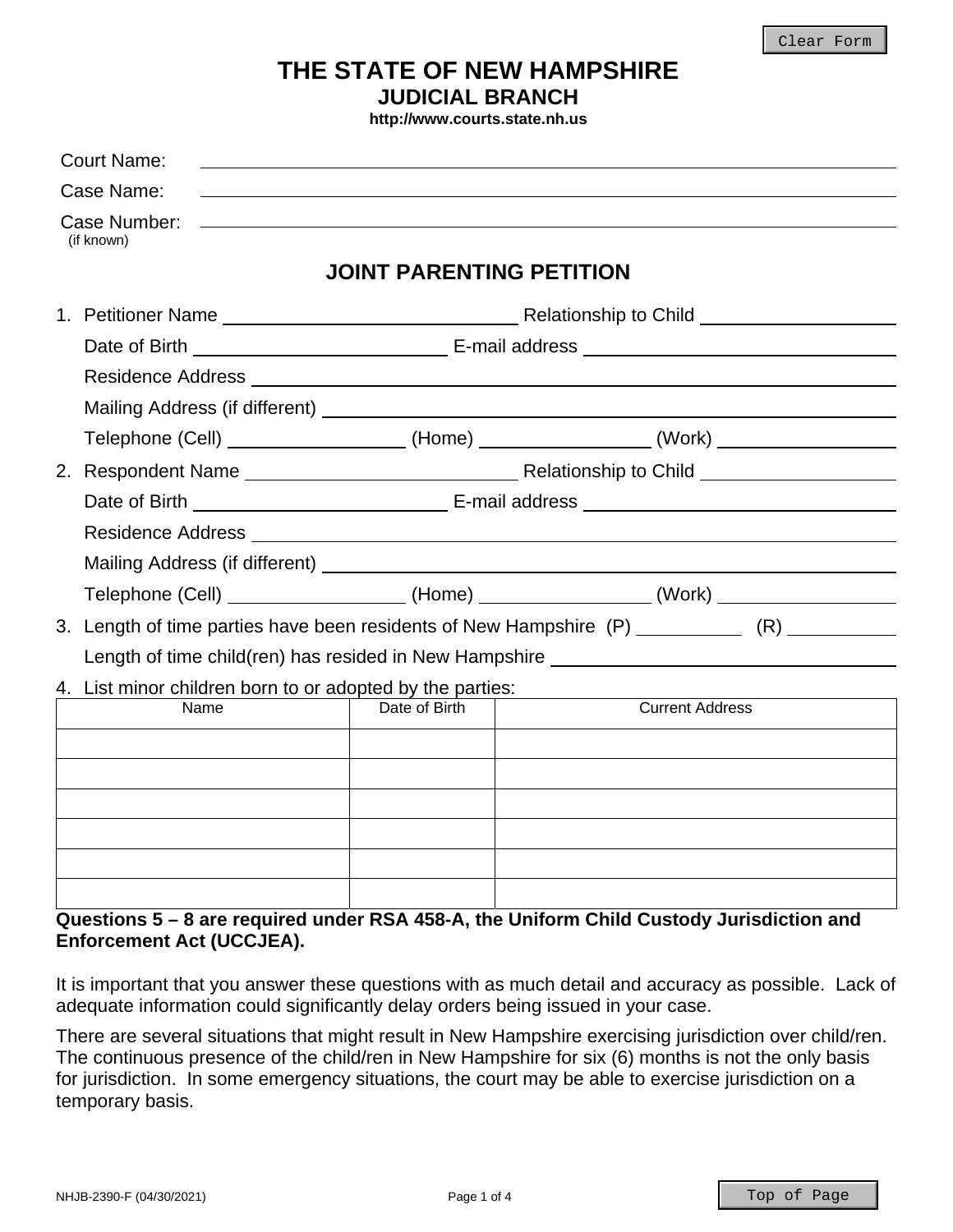**Case Name:** 

| <b>Case Number:</b> |
|---------------------|
|                     |

### **JOINT PARENTING PETITION**

5. List the places where the minor child/ren of the parties has/have lived in the last **five (5) years** and the names of the people they lived with at that time, if you know. Start with where the child lives now and work backward in time.

| Dates<br>From/To | Town/City, State | Parent(s)/Caretaker | <b>Current Address/Contact</b><br>Address of Parent/Caretaker | Which<br>Child/ren |
|------------------|------------------|---------------------|---------------------------------------------------------------|--------------------|
|                  |                  |                     |                                                               |                    |
|                  |                  |                     |                                                               |                    |
|                  |                  |                     |                                                               |                    |
|                  |                  |                     |                                                               |                    |
|                  |                  |                     |                                                               |                    |

#### **If more space is needed, attach Extra Page (Form NHJB-2656-FP). I have attached Form NHJB 2656-FP because additional space was needed.**

| 6. Are there any person(s), not a party to this proceeding, who have physical custody of the child/ren |  |
|--------------------------------------------------------------------------------------------------------|--|
| or who claim to have custody, physical custody or parenting time rights? Thes Theory                   |  |

If yes, list name(s) and address(es) of person(s):

### 7. Check one of the following:

 $\Box$  **I have not** participated in any court case(s) concerning the custody, visitation, parenting time or placement of the child/ren in this or any other state.

**OR**

 I **have** participated in court case(s) concerning the custody, visitation, parenting time or placement of the child/ren in this or any other state. I have participated in the following:

| Name of Court | State | Case No. | Date of Court Order |
|---------------|-------|----------|---------------------|
|               |       |          |                     |
|               |       |          |                     |
|               |       |          |                     |
|               |       |          |                     |

8. Are there any actions for enforcement, or proceedings relating to domestic violence, domestic relations, protective orders, marriage dissolution, paternity, legitimation, custody, parental rights and responsibilities, termination of parental rights, adoption, juvenile, or other proceedings in any court in any state affecting any children named in this petition or parents of those children?  $\Box$  Yes  $\Box$  No If yes, complete the following:

| Name of Court | State | Case No. | Type of Court Case |
|---------------|-------|----------|--------------------|
|               |       |          |                    |
|               |       |          |                    |
|               |       |          |                    |
|               |       |          |                    |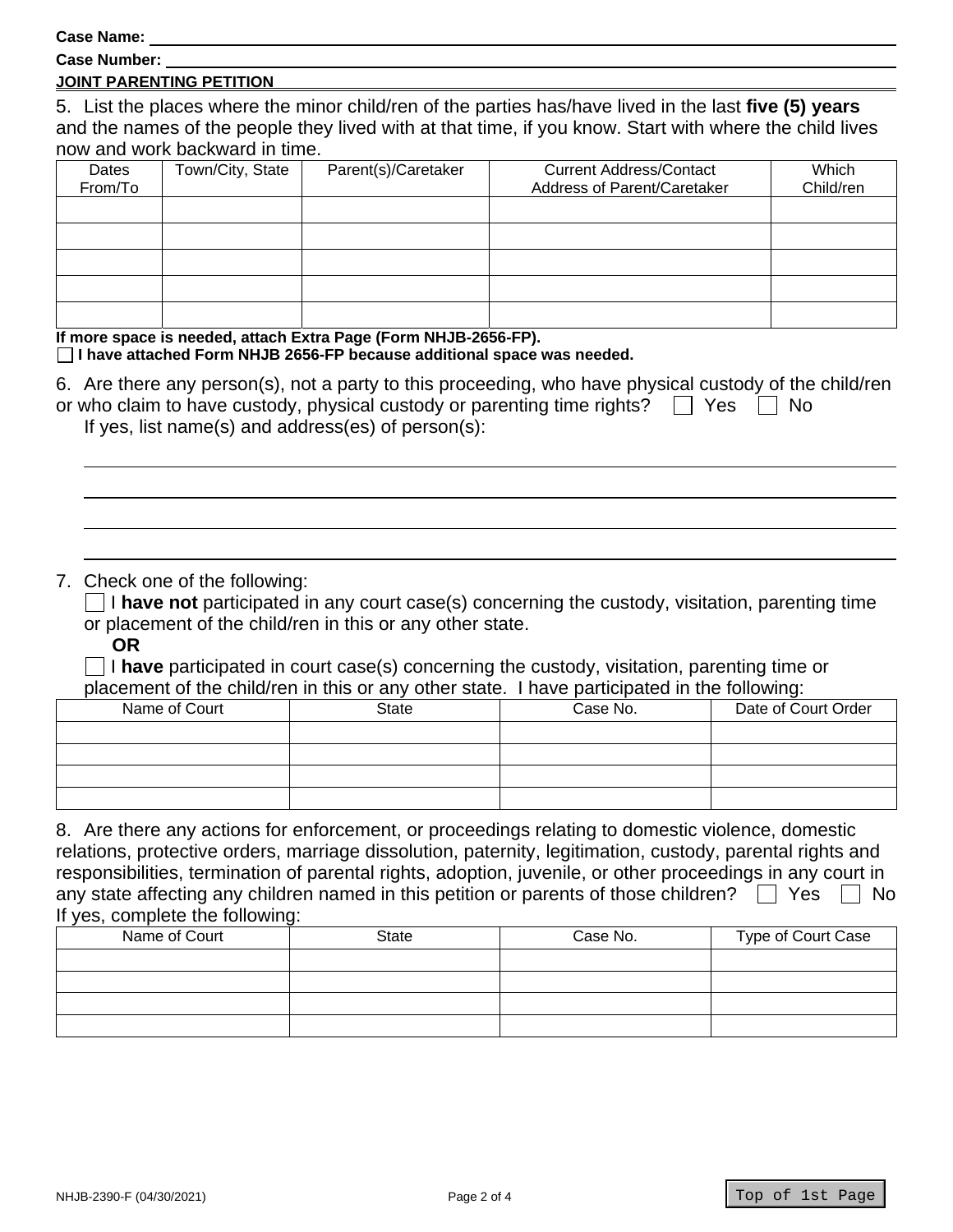| JOINT PARENTING PETITION                                                                                                                                                                                                       |                                                                                                                                                                                                                                                                                                                                                |  |  |  |  |
|--------------------------------------------------------------------------------------------------------------------------------------------------------------------------------------------------------------------------------|------------------------------------------------------------------------------------------------------------------------------------------------------------------------------------------------------------------------------------------------------------------------------------------------------------------------------------------------|--|--|--|--|
|                                                                                                                                                                                                                                | 9. Please check one of the following regarding public assistance.<br>No public assistance (TANF) is now being or has within the last 6 months been provided, nor<br>is medical assistance (Medicaid) presently being provided, for any minor child of the parties.                                                                             |  |  |  |  |
|                                                                                                                                                                                                                                | The N.H. Department of Health and Human Services is providing or has provided within the<br>last 6 months public assistance (TANF) and/or medical assistance (Medicaid) for a minor<br>child or children of the parties. If you check this box, you must mail copies of this petition and<br>the personal data sheet (NHJB-2077-F) to DHHS at: |  |  |  |  |
| <b>129 Pleasant Street</b><br>Concord, NH 03301                                                                                                                                                                                | New Hampshire Department of Health and Human Services<br>Bureau of Child Support Services - Legal Unit                                                                                                                                                                                                                                         |  |  |  |  |
| 10. Requests for court orders:<br>А.<br>hearing.                                                                                                                                                                               | TEMPORARY. The parties respectfully request that the Court issue temporary orders on any<br>of the following issues. (Check all that apply). A temporary order is in effect until the final                                                                                                                                                    |  |  |  |  |
| Child support                                                                                                                                                                                                                  | $\Box$ Parenting Plan $\Box$<br>Other                                                                                                                                                                                                                                                                                                          |  |  |  |  |
| В.<br>establishing the following (check all that apply):<br>to minor children;                                                                                                                                                 | FINAL. The parties respectfully request that the Court issue a final order approving or<br>A parenting plan which describes the parties' parental rights and responsibilities relating                                                                                                                                                         |  |  |  |  |
| Child support obligations for any minor children;                                                                                                                                                                              |                                                                                                                                                                                                                                                                                                                                                |  |  |  |  |
| Any other relief which may be appropriate;                                                                                                                                                                                     |                                                                                                                                                                                                                                                                                                                                                |  |  |  |  |
| Other: when the contract of the contract of the contract of the contract of the contract of the contract of the contract of the contract of the contract of the contract of the contract of the contract of the contract of th |                                                                                                                                                                                                                                                                                                                                                |  |  |  |  |
| any other state that could affect the child/ren in this case.                                                                                                                                                                  | I acknowledge that I have a continuing duty to inform the court of any court action in this or<br>I swear or affirm that the foregoing information is true and correct to the best of my knowledge.                                                                                                                                            |  |  |  |  |
|                                                                                                                                                                                                                                |                                                                                                                                                                                                                                                                                                                                                |  |  |  |  |
| Date                                                                                                                                                                                                                           | Signature of Petitioner                                                                                                                                                                                                                                                                                                                        |  |  |  |  |
|                                                                                                                                                                                                                                |                                                                                                                                                                                                                                                                                                                                                |  |  |  |  |
|                                                                                                                                                                                                                                |                                                                                                                                                                                                                                                                                                                                                |  |  |  |  |
| My Commission Expires                                                                                                                                                                                                          |                                                                                                                                                                                                                                                                                                                                                |  |  |  |  |
| Affix Seal, if any                                                                                                                                                                                                             | Signature of Notarial Officer / Title                                                                                                                                                                                                                                                                                                          |  |  |  |  |
| Signature of Attorney for Petitioner                                                                                                                                                                                           |                                                                                                                                                                                                                                                                                                                                                |  |  |  |  |
| Printed Name, Address and Phone Number of Attorney                                                                                                                                                                             | Bar#                                                                                                                                                                                                                                                                                                                                           |  |  |  |  |
|                                                                                                                                                                                                                                |                                                                                                                                                                                                                                                                                                                                                |  |  |  |  |